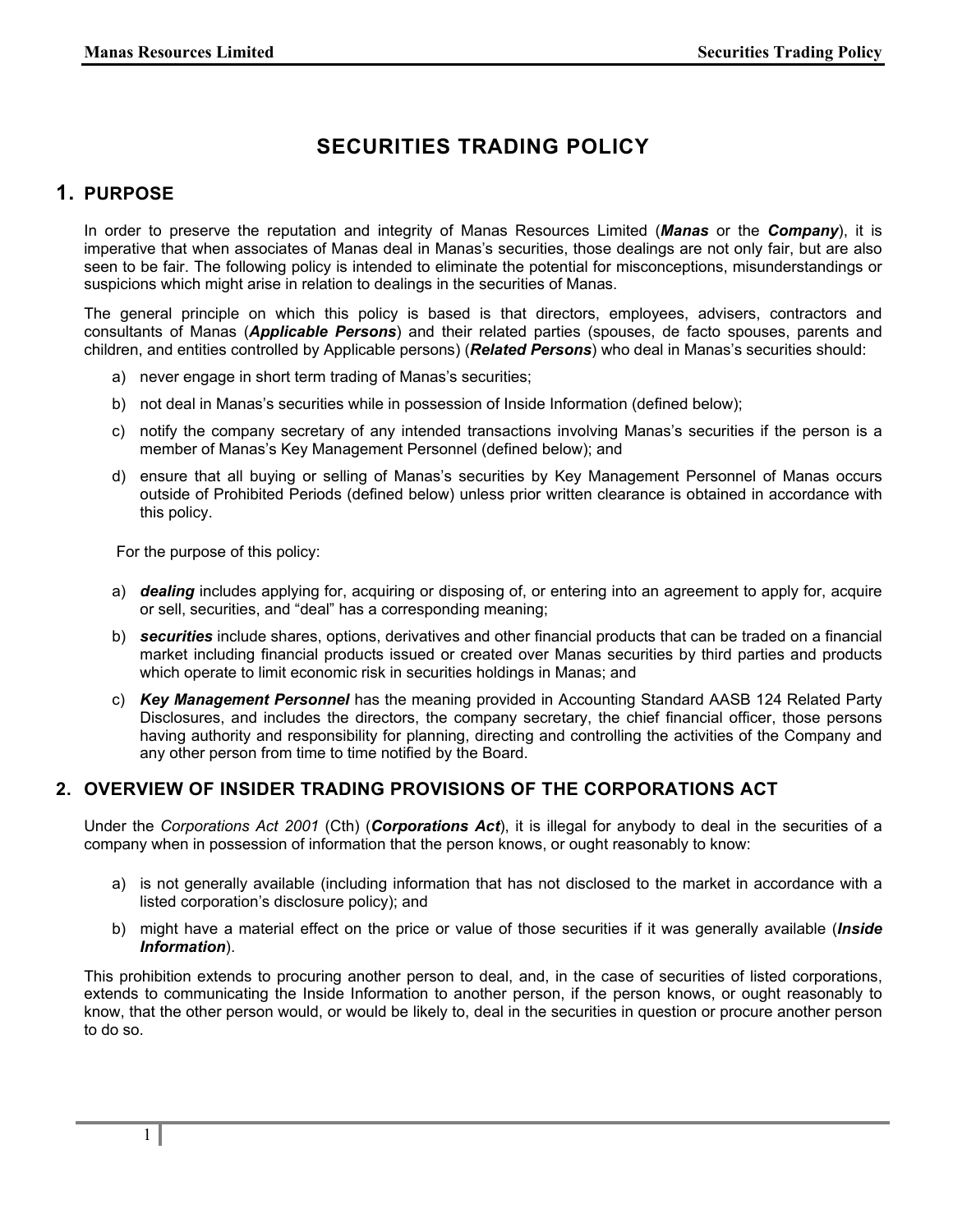Examples of information that may be classed as Inside Information of Manas include:

- a) the status of major regulatory approvals sought by Manas;
- b) the outcome of studies related to Manas's assets;
- c) significant drilling results achieved by Manas;
- d) the financial performance of Manas;
- e) Manas's capital structure, such as a proposed dividend or issue of securities;
- f) actual or proposed major acquisitions and disposals of Manas's assets;
- g) an actual or proposed takeover or merger involving Manas;
- h) major claims against Manas; or
- i) Manas's entry into or termination of a major contract.

# **3. CONFIDENTIALITY AND INSIDE INFORMATION**

While in possession of Inside Information about Manas, Applicable Persons must not:

- a) deal in the Company's securities; or
- b) procure, encourage, incite or induce any other person to deal in the Company's securities.

While it is acknowledged that Applicable Persons may have no control over Related Persons, dealings in Manas's securities by Related Persons has the potential to cause reputational damage to Manas and therefore Applicable Persons are encouraged to counsel their Related Persons to comply with the restrictions set out above.

#### **4. RESTRICTION ON TRADING**

Under no circumstances may a person deal in Manas's securities when that person is in possession of Inside Information.

In addition, Key Management Personnel are prohibited at all times from dealing in Manas's securities for periods of one week before and one business day after the release of the Company's quarterly, half year or annual reports to the ASX (*Closed Periods*).

For the avoidance of doubt, *Prohibited Period* means:

- a) any Closed Period; or
- b) additional periods which are imposed by Manas when senior management becomes aware of a matter that is considered to be price sensitive (or which the chairman or the managing director deems to be price sensitive).

The Board may seek information from Key Management Personnel about their level of ownership of Manas's securities and about any encumbrances granted or margin loans taken out in respect of those securities. The Board may also require them to keep the company secretary informed of changes to such information.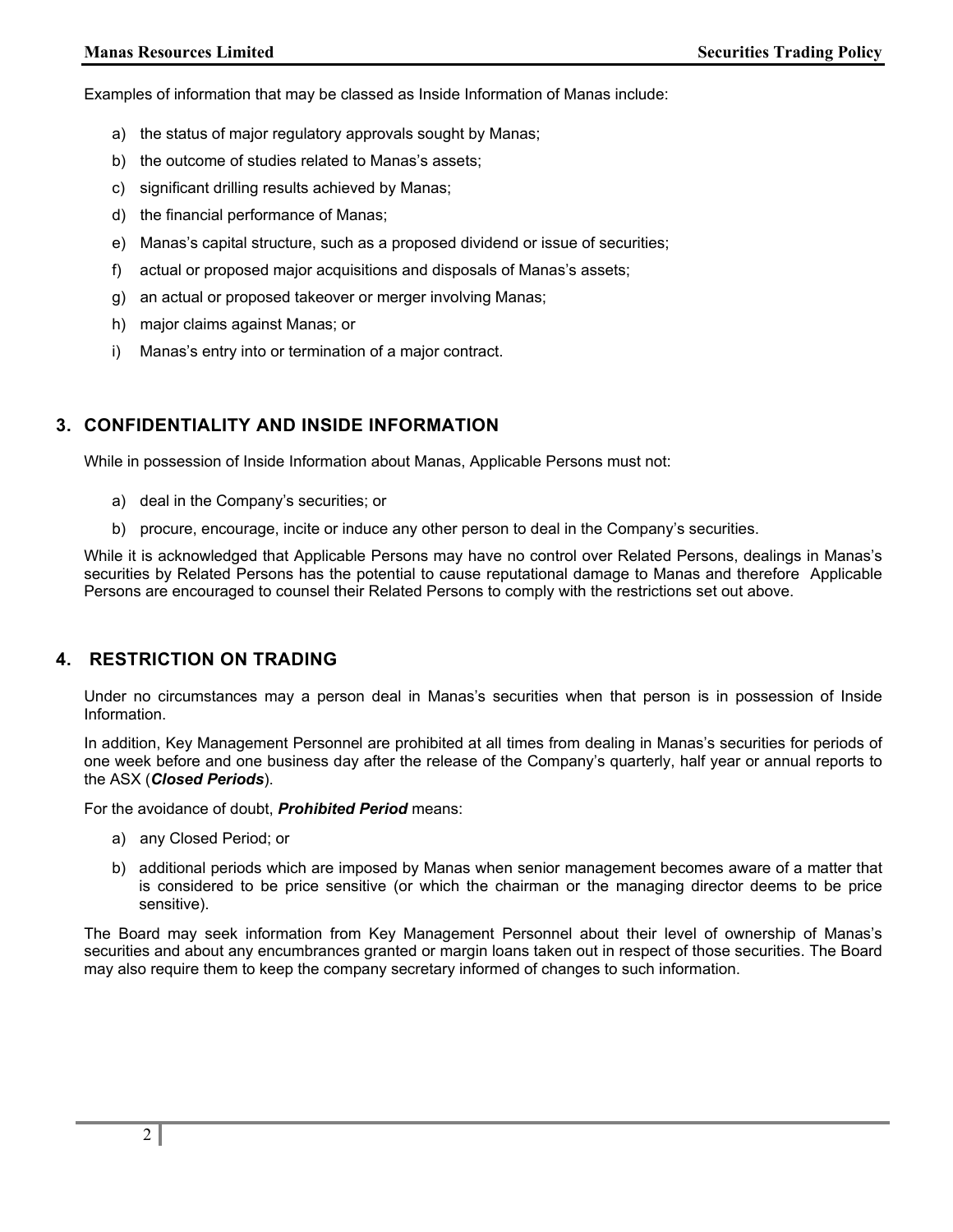# **5. SHORT-TERM TRADING**

Short-term trading is defined as the purchase and sale of the same securities within a three month period.

In order to prevent the unfair use of information, Key Management Personnel and their Related Persons are generally prohibited from short-term trading at all times. The Board may on application exempt Key Management Personnel or their Related Persons from this prohibition in exceptional circumstances (see section 7).

# **6. CERTAIN DEALINGS EXCLUDED FROM POLICY**

The following dealings in Manas's securities involving Key Management Personnel (and/or their Related Persons) are excluded from the operation of this policy:

- a) The issue of securities in Manas under:
	- i. a rights issue;
	- ii. a dividend reinvestment plan;
	- iii. a share purchase plan; or
	- iv. an employee option plan, employee share acquisition scheme, executive share acquisition plan or similar arrangement;
- b) The disposing of securities:
	- i. under a buy back or capital reduction made available to most or all of Manas's shareholders; or
	- ii. as a result of a secured lender exercising its right under a margin lending arrangement;
- c) The disposing of entitlements under a renounceable rights issue;
- d) The acceptance of (or undertaking to accept) an offer under a takeover bid, disposing of securities under a scheme of arrangement or agreeing to cancel options over unissued shares in conjunction with a change of control transaction;
- e) The transfer of securities to a superannuation fund or other saving scheme in which the Applicable Person or Related Person is a beneficiary;
- f) The investment in or trading in units of, a fund or other scheme (other than a scheme investing only in Manas's securities) where the assets of the fund or other scheme are invested at the discretion of a third party;
- g) Where the Applicable Person is a trustee or officer of a trustee company, trading in securities by that trust provided the Applicable Person is not a beneficiary of the trust and any decision to trade during a Prohibited Period is taken by other trustees, investment managers or beneficiaries independently of the Applicable Person;
- h) Under a non-discretionary trading plan for which prior written clearance has been provided in accordance with procedures set out in this policy;
- i) Entering into a transaction where the beneficial interest in securities will not change; and
- j) Exercising an option, exercising a right under an employee incentive scheme or converting a convertible security.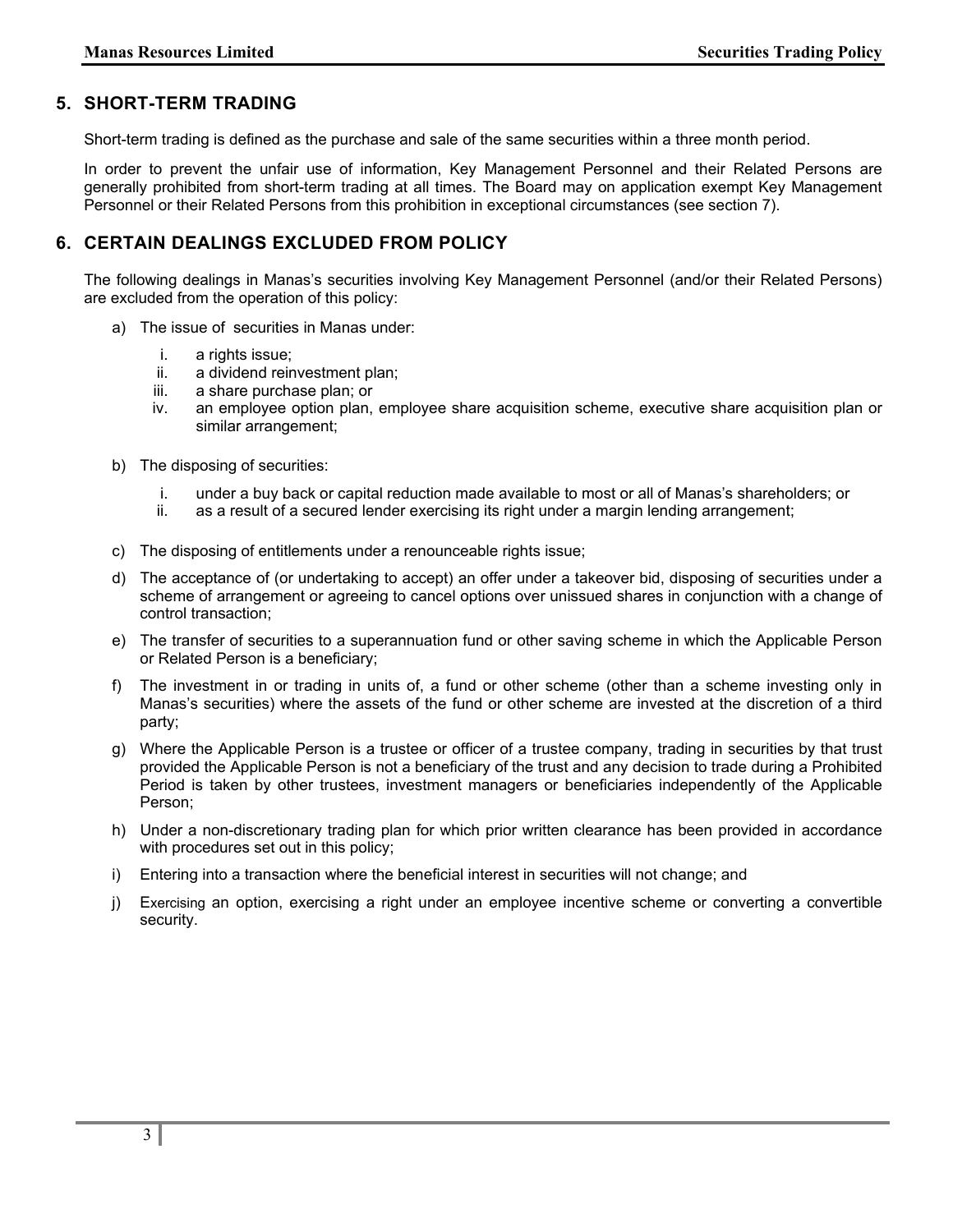# **7. EXEMPTION TO DEAL DURING A PROHIBITED PERIOD**

### **7.1. KEY MANAGEMENT PERSONNEL**

The Board may, in exceptional circumstances only, give prior written clearance to any member of Key Management Personnel or his/her Related Persons to deal in Manas's securities during a Prohibited Period.

The Board may provide a written clearance by:

- a) resolving to approve the clearance at a Board meeting and authorising a person (such as the company secretary) to provide the relevant member of Key Management Personnel with written details of the confirmation, including any terms approved by the Board;
- b) each director signing a written resolution approving the clearance on the same terms; or
- c) each director confirming by email that they consent to the clearance on the same terms.

#### **7.2. EXCEPTIONAL CIRCUMSTANCES**

Examples of exceptional circumstances include, but are not limited to:

- a) severe financial hardship; or
- b) court orders requiring the sale of the securities in question.

#### **7.3. REQUESTS FOR PRIOR CLEARANCE**

A request for prior clearance must be made by the relevant Key Management Personnel and provided to the company secretary for distribution to the Board. If the relevant Key Management Personnel (and/or his/her Related Persons) is granted clearance, the relevant Key Management Personnel must comply (or procure that his/her Related Persons comply) with any conditions imposed by the Board or relevant officers of Manas, such as the effective period of the clearance).

Prior clearance will not be granted if the Board or relevant officers of Manas (as applicable) consider that Manas is currently in possession of Inside Information.

All Key Management Personnel and Related Persons that are granted prior clearance must promptly provide the company secretary with full details of any dealing made in reliance on the clearance.

# **8. MARGIN LENDING**

Key Management Personnel should ensure that when arranging finance either for themselves or through their Related Persons, where Manas securities are provided as collateral, such obligations do not conflict with their obligations under this policy. In particular, Key Management Personnel should ensure that the terms of any margin lending arrangements do not require dealings in Manas securities at a time when Key Management Personnel are prohibited from dealing in Manas's securities.

Within ten business days of a Key Management Personnel or a Related Person entering into a margin lending arrangement involving Manas's securities, the relevant Key Management Personnel must provide the company secretary with the following information:

- a) the number of Manas securities that are subject to such arrangement;
- b) the trigger events for disposal of such securities; and
- c) any other information that may be relevant to Manas's continuous disclosure obligations, including the ability of the Key Management Personnel or the Related Person (as applicable) to meet any margin call.

If a Key Management Personnel has provided details of any margin lending arrangements, he or she must keep the company secretary informed of any change in circumstances that may be relevant to Manas's continuous disclosure obligations.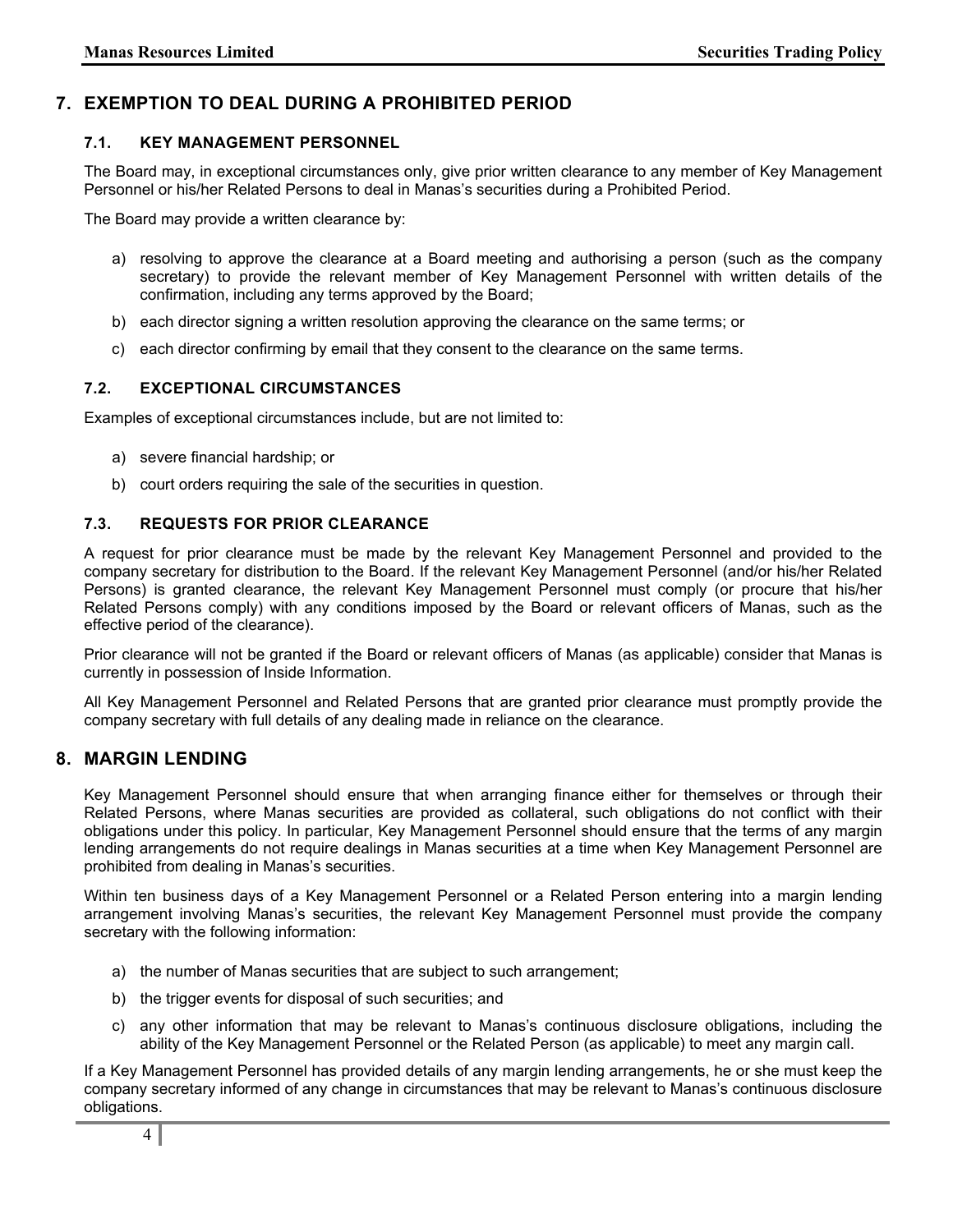# **9. DERIVATIVES**

Key Management Personnel may only enter into transactions involving derivatives (as defined in section 761D of the Corporations Act) (**Derivatives**) in respect of securities in Manas (including shares, performance options and performance rights) if the following criteria are satisfied:

- a) the relevant securities are fully vested;
- b) the Derivative has a maturity date that falls outside a Prohibited Period;
- c) Manas is not a counterparty to the Derivative;
- d) the Derivative is used for the purposes of protecting the value of an asset supporting a loan taken out to fund the exercise price of options granted by Manas or to protect the value of the security in respect of tax liabilities that may become due and payable; and
- e) the Derivative transaction complies with all applicable laws.

The notification rules in section 10 of this policy apply to the use of Derivatives. At the time of making a notification, the relevant member of Key Management Personnel must also provide evidence that the criteria set out above have been satisfied.

# **10. NOTIFICATION RULES IN RELATION TO DEALING IN MANAS SECURITIES**

#### **10.1. KEY MANAGEMENT PERSONNEL**

In addition to complying with any requirement under section 7.1 to obtain prior written clearance, Key Management Personnel are required to notify Manas of all intended dealings in Manas's securities by themselves or, if they are aware, their Related Persons, two business days before such intended dealings. This should be done by written notice to the company secretary outlining:

- a) the name of the security holder;
- b) the proposed date of dealing;
- c) the type of proposed transaction (purchase, sale, etc.); and
- d) the number of securities involved.

Following completion of the proposed dealing, the relevant member of Key Management Personnel must provide confirmation to the company secretary that the dealing has occurred, and details of the price per security, within two business days of the dealing.

#### **10.2. DIRECTORS**

In addition to the requirements set out in section 10.1, within three business days of:

- a) the director's appointment;
- b) a change to the director's interest in Manas securities; or
- c) the effective date of the director's resignation as a director of Manas,

the director must either complete, or provide sufficient information for the company secretary to complete, an Appendix 3X, 3Y or 3Z (as applicable) to be filed with the ASX for the purposes of section 205G of the Corporations Act and ASX Listing Rule 3.19A.